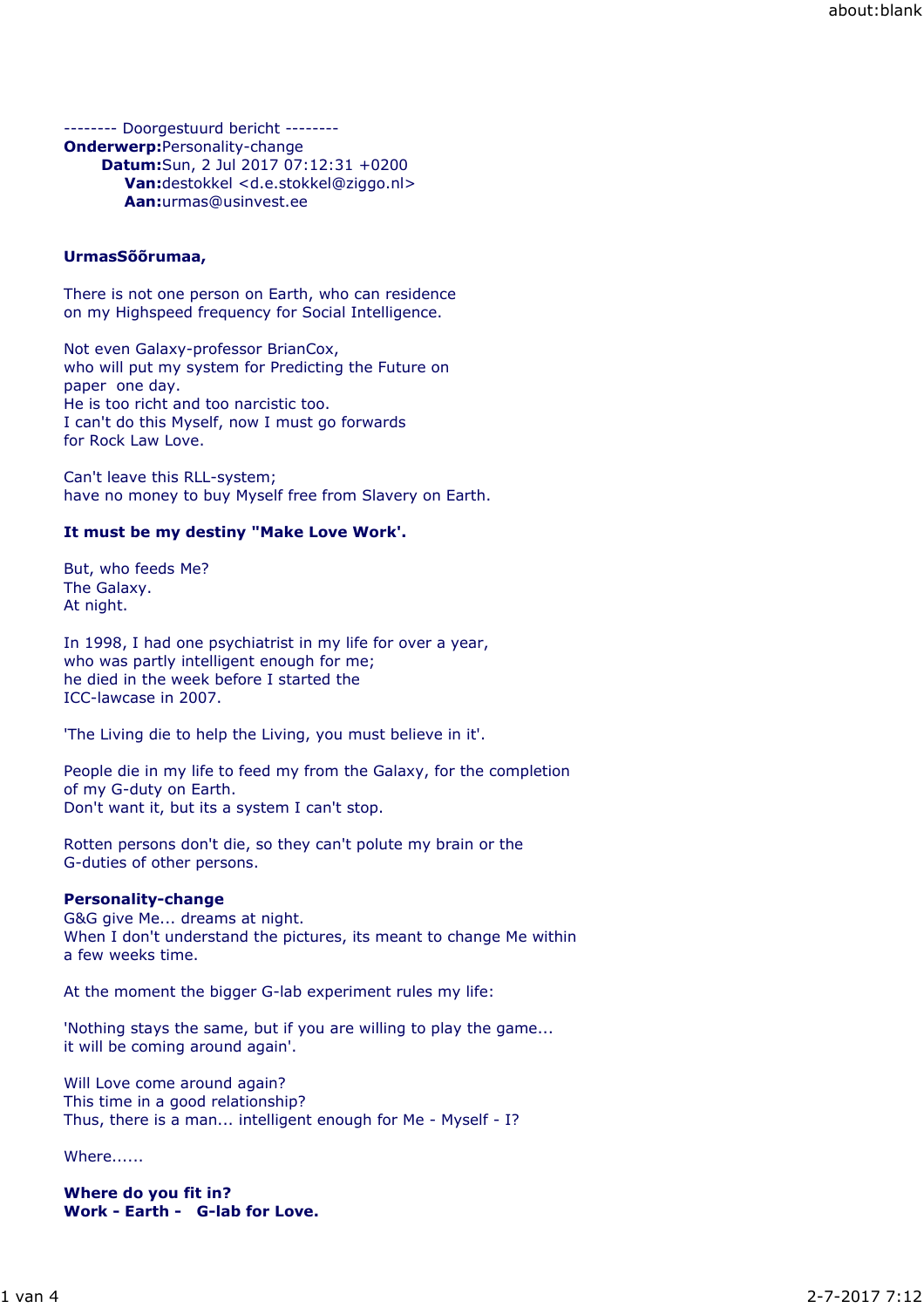Work: you should have invested about 10.000 euro in Me in 2008 and built NLFschool for young adults together with Me.

Than we would have less terrorism in Europe - Earth today.

You used Me as food for your personal sense of might & money. Published a book ... with stolen knowledge. From Me.

I became furious; you changed your personality. A G-job you had to choose and fullfil. It didn't come as 'a dream-system at night for a personality-change within a fortnight'.

Are you ready to change your personality within a month; as I require you to do?

My demands are transparent: how dare I !?

'Rock Law Love' comes with a rythm on a timeline. Terrorists comprehend this timeline very well, while the persons on Earth who are about the become the victims of these monsters are unwilling to learn. Not even for their self-protection... they are prepared to jump on my timeline for Rock Law Love.

### **Somehow its my punishment 'to observe people destroy themselves needlessly'.**

I haven't won the lottery... theyrefore I can't escape this hel.

There is only one thing left to do, namely: 'Make people start - undergo - finish a personality-change'. That is... when I have contacted them for assistance and they turn me into food for greed.

When they are smart they work with me in equality. Even when they don't understand 'what I am doing'. For the Evolution of Communication-skills.

They target is always clear; I put it in writing on a timeline 'slow persons from Earth can handle'.

I have given you many many timelines. While I am waiting for you to grow into Social Intelligence.

Its a bit like 'watch paint dry'. A skill that can be needed for the completion of the final proces.

# **No time left**

### **You have about 9 years of me life.**

And in those 9 years, you only have been a parasite on my body, understanding very well 'that I can't do anything else but sacrifice Myself as your Food for Thoughts'.

My explanations 'for the Best result ever' are being plundered and shovelled aside, untill you need them for your survival. Attitude-problem.

You should have taken a plane to Holland and start to work with me together... for the Program of the G-laboratorium.

And you know this very well. But you don't want to make the effort;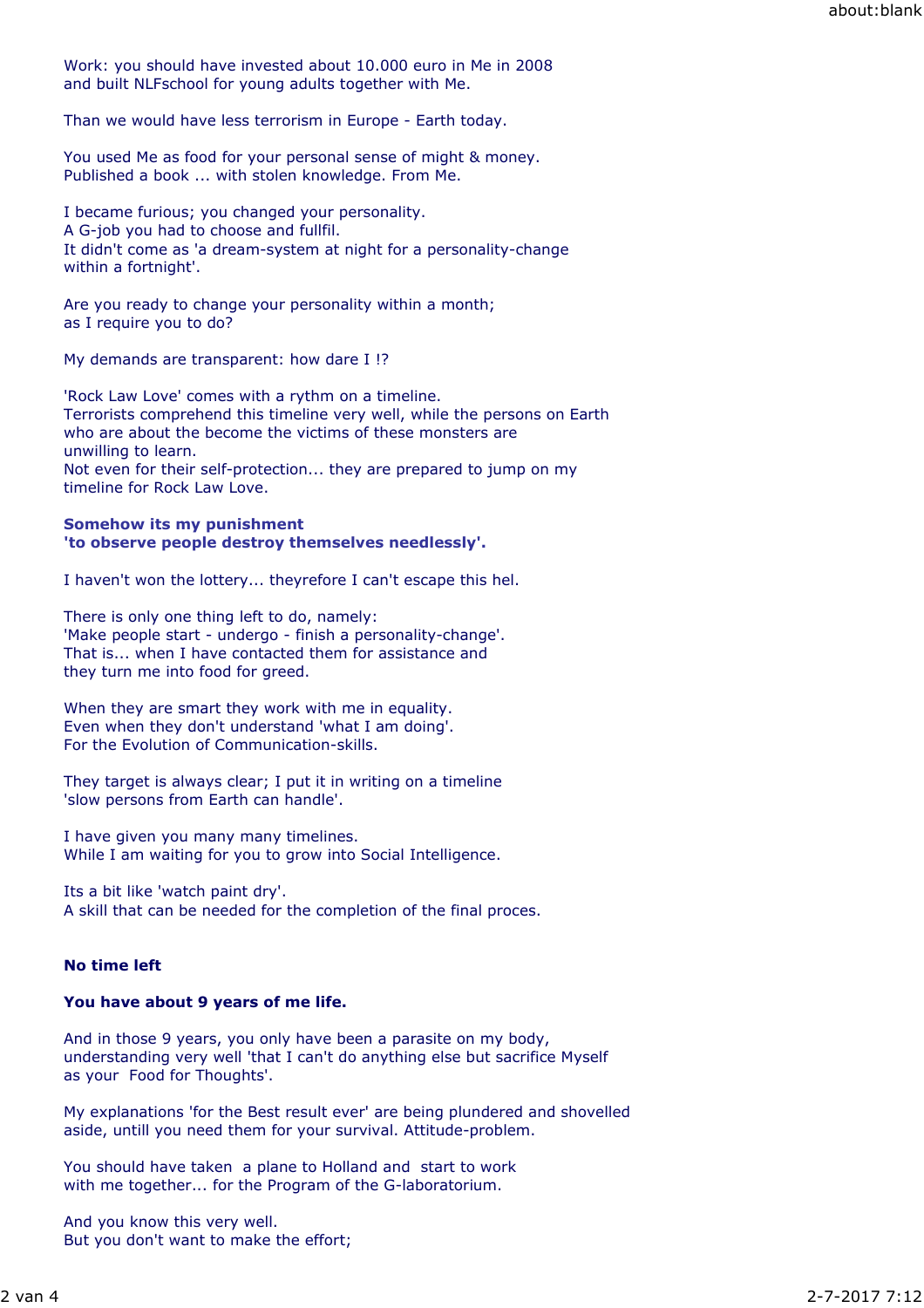don't want to be a really Good person with a new personality on a timeline that brings Justice & Peace to Earth.

Not even for your kids; they can be bombed away too!

So, there is a rotten part in you... that must be put under pressure. Perhaps you will change in time, perhaps not.

# **ICC-prison**

If you don't change in time, I will put you in ICC-prison for my self-defence. It will cost you your business. Not only security, real-estate as well.

And you have brought it upon you Yourself. Unwilling to accept 'the Best personality-change ever' for a Life in Rock Law Love ... with the aim to remove terrorism from Earth.

'We - mankind - didn't always have had terrorism in EU, so we must do something wrong'.

I know what mankind does wrong... and I can fix it. If only people would be prepared 'to accept the Future as a G-lab setting for Life as we are suppose to Live it'.

When you are not prepared to Live Life as we are suppose to do, I must move on.

I can't keep looking back over my shoulder... hoping that one day 'you are prepared to Live the good Life the Galaxy had - and even still has... - planned for the Two fo Us in NLFschool for young adults'.

You have untill 1august2017, to accept a G-personality-change. And undo your mistake in connection with me.

The quickest way out is send me a letter in which you apologize for the way you have handled me... and offer me a payment for the damage. Also address this letter to ICC, the way I list addresses in my letters.

The best way is to take the plane - bring a few kids for a holiday overhere and restore NLFschool .....with Me - Myself - I.

The worst attitude you can have is stay a parasite on my body- soul - spirit.

**What do You think will happen to you when you accept my system for personality-change on the Highspeed freqeuncy?**

# **DesireeStokkel**

If I have to put you in ICC-prison, I will add this email to the letter. On CD.

### **With regards,**